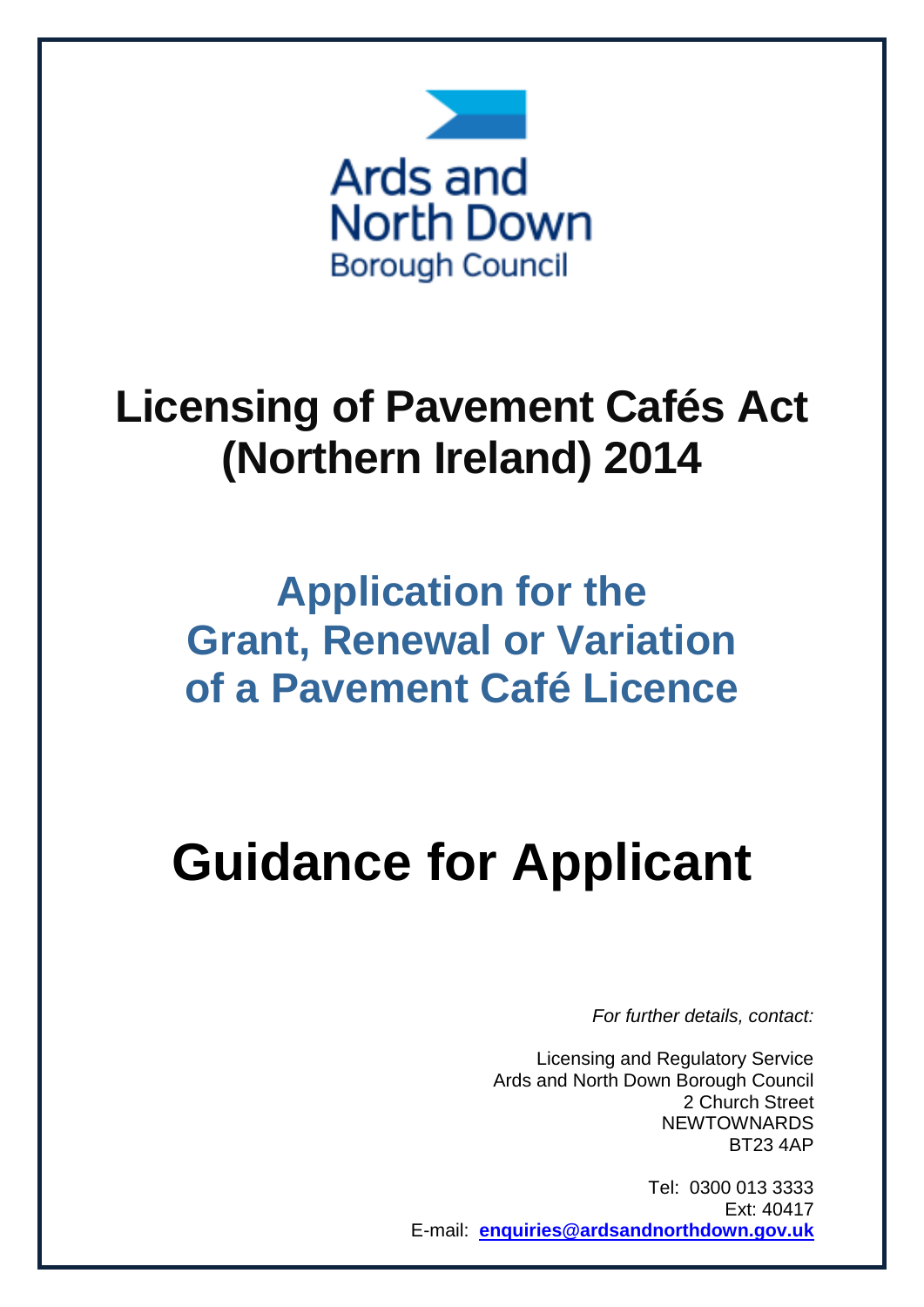### **Table of Contents**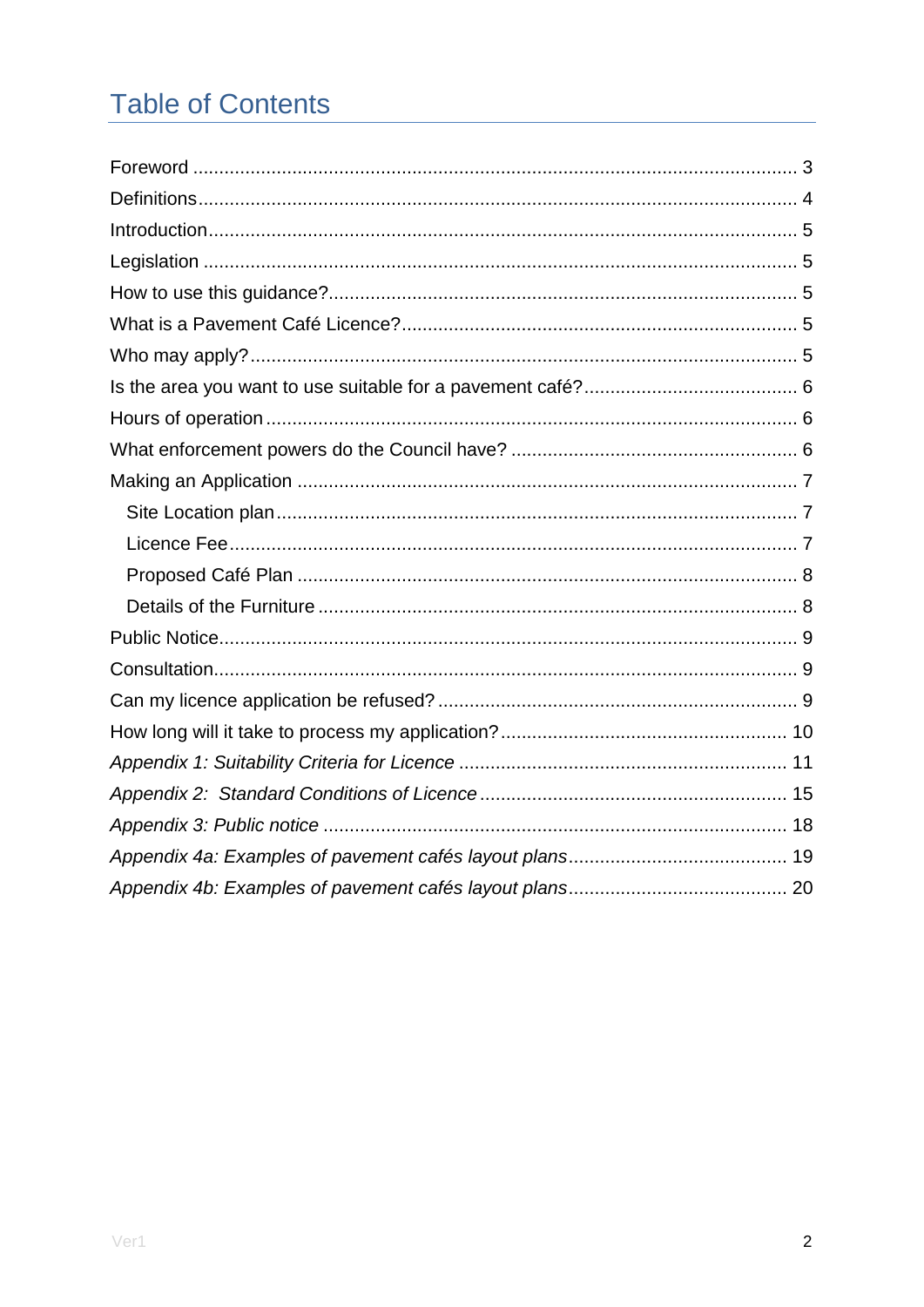- <span id="page-2-0"></span>1. Under the provisions of the Licensing of Pavement Cafés Act (Northern Ireland) 2014, the Council may grant Pavement Café Licences on such terms and conditions and subject to such restrictions as may be reasonably specified in the licence.
- 2. In specifying any terms, conditions or restrictions in a licence, district councils shall have regard to the guidelines which have been prepared by the Department for Communities (the Department) to assist district councils with the implementation of the statutory licensing scheme. These guidelines highlight the key legislative responsibilities of the Council including the conditions under which pavement café areas should operate.
- 3. The Department's guidance document is available on their website, as follows: https://www.communities-ni.gov.uk/topics/dsd-law-and-legislation/social-law.
- 4. Additionally, district councils, through the Licensing Forum Northern Ireland (LFNI), have produced this supplementary guidance to assist with the administrative procedures associated with the Act and to promote consistency of approach across Northern Ireland. However, it is not intended that this guidance should be treated as a complete and authoritative statement of the law which is contained only in the Act and Regulations made under it.
- 5. The Council may modify or dispense with such aspects of this guidance as it thinks appropriate.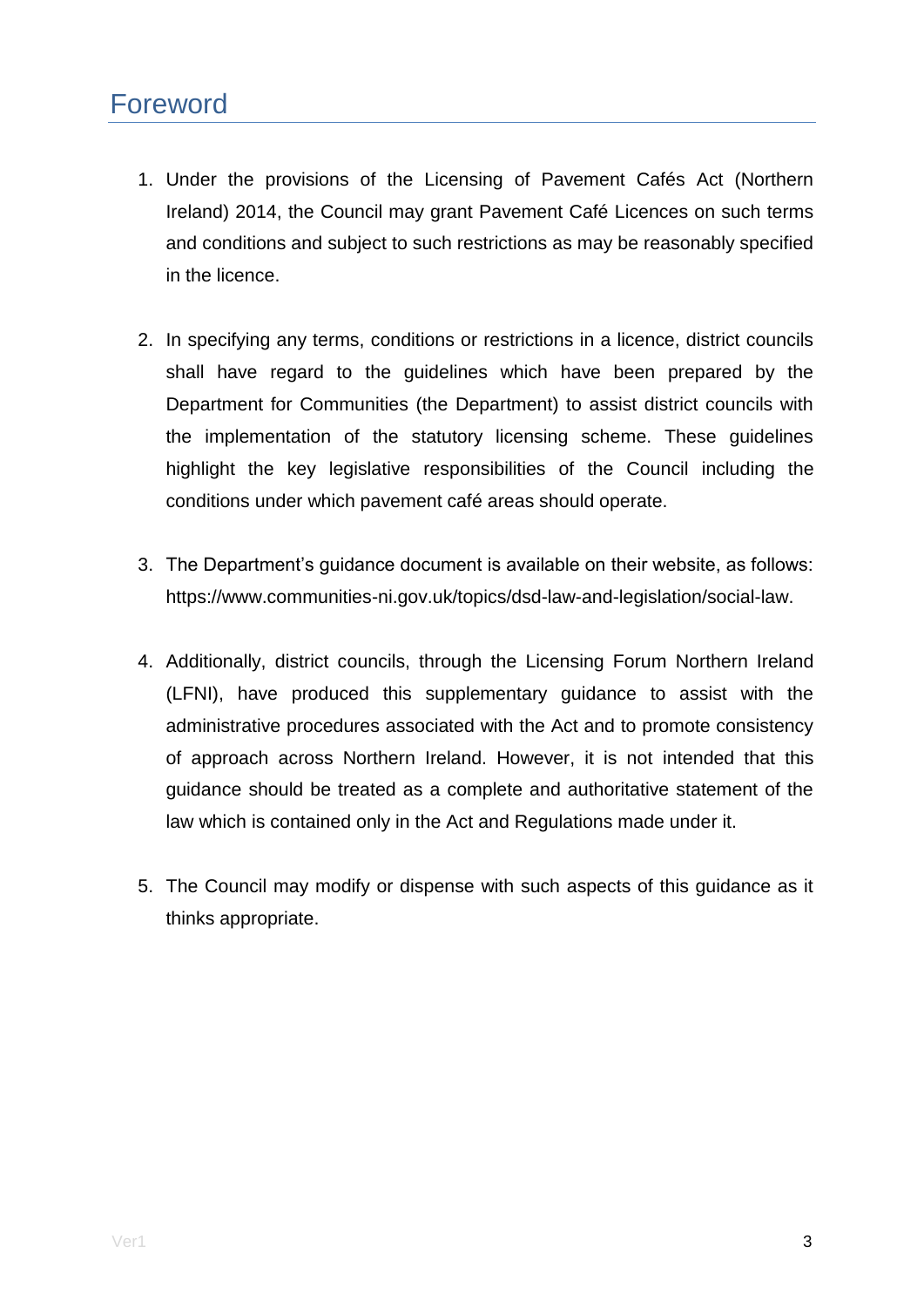### <span id="page-3-0"></span>**Definitions**

| <b>Furniture</b>           | includes tables, chairs, umbrellas, barriers, heaters,<br>menu boards, etc.                                                                                                                                    |
|----------------------------|----------------------------------------------------------------------------------------------------------------------------------------------------------------------------------------------------------------|
| <b>Licensed area</b>       | a public area as defined on a plan approved by the<br>Council as a pavement café.                                                                                                                              |
| <b>Licensed period</b>     | the hours and days approved by the Council when the<br>licensed area can be used as a pavement café.                                                                                                           |
| <b>Licensing Order</b>     | the Licensing (Northern Ireland) Order 1996.                                                                                                                                                                   |
| Pavement café licence      | the permission given by the Council to allow the<br>licensee to place temporary furniture on a specified<br>public area for customers to consume food or drink<br>supplied from the licence holder's premises. |
| <b>Public area</b>         | a place in the open air, to which the public has access,<br>as of right and which is not a market area.                                                                                                        |
| <b>Public nuisance</b>     | noise disturbance or other nuisance caused to local<br>residents or neighbouring businesses.                                                                                                                   |
| <b>Temporary furniture</b> | furniture that can be removed from the pavement<br>within 20 minutes.                                                                                                                                          |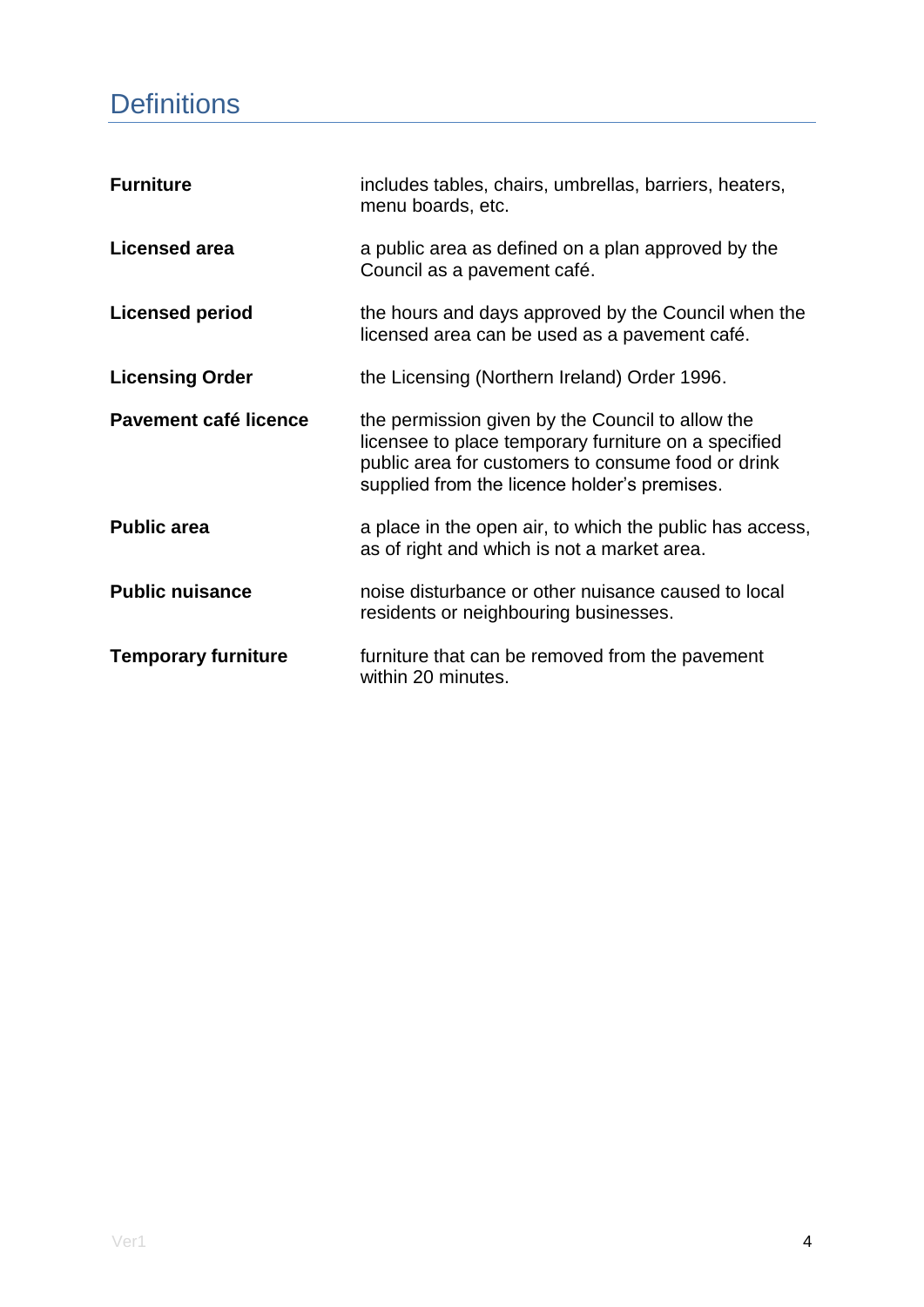### <span id="page-4-0"></span>**Introduction**

Pavement cafés are becoming a familiar sight across the UK and Ireland. They can help develop a vibrant local café culture, which in turn can have a positive impact on urban environments, promoting a town, contributing to the general well-being of communities and appealing to tourists.

Tourism is a key driver for economic growth in Northern Ireland offering business opportunities to create jobs and generate wealth. Visitor attitude surveys undertaken by the Northern Ireland Tourist Board have highlighted the attractiveness of a vibrant café culture, especially for short breaks where shopping, good food and evening entertainment are high on the agenda. Well-regulated pavement cafés can contribute to an excellent visitor experience, enhance the attractiveness of a local area and encourage visitors to stay longer and spend more.

### <span id="page-4-1"></span>**Legislation**

Council's power to regulate pavement cafés in the Borough is contained in the Licensing of Pavement Cafés Act (NI) 2014 and associated Regulations.

Further advice or guidance in relation to the legislation can be found on the Department for Communities web site:

#### *https://www.communities-ni.gov.uk/topics/dsd-law-and-legislation/social-law*

<span id="page-4-2"></span>or by contacting the Council.

### How to use this guidance?

This guidance document has been prepared by Ards and North Down Borough Council ("the Council") to help businesses owners to prepare an application for a Pavement Café Licence.

Please note that this document is for guidance only and is not intended to be a legal interpretation of the legislation.

### <span id="page-4-3"></span>What is a Pavement Café Licence?

A Pavement Café Licence authorises a person who carries on a business involving the supply of food or drink (in or from premises) to place furniture (tables, chairs etc.) on a public area for use by their customers. This includes cafés, restaurants, pubs, retail outlets providing refreshments, takeaways, supermarkets with a deli counter, etc.

*Note: A licensed pavement café area will remain a public place for the purpose of public order, environmental or other legislation.* 

### <span id="page-4-4"></span>Who may apply?

Any person or persons who carry on a business (in or from a premises) involving the supply of food or drink to the public, may apply for a Pavement Café Licence.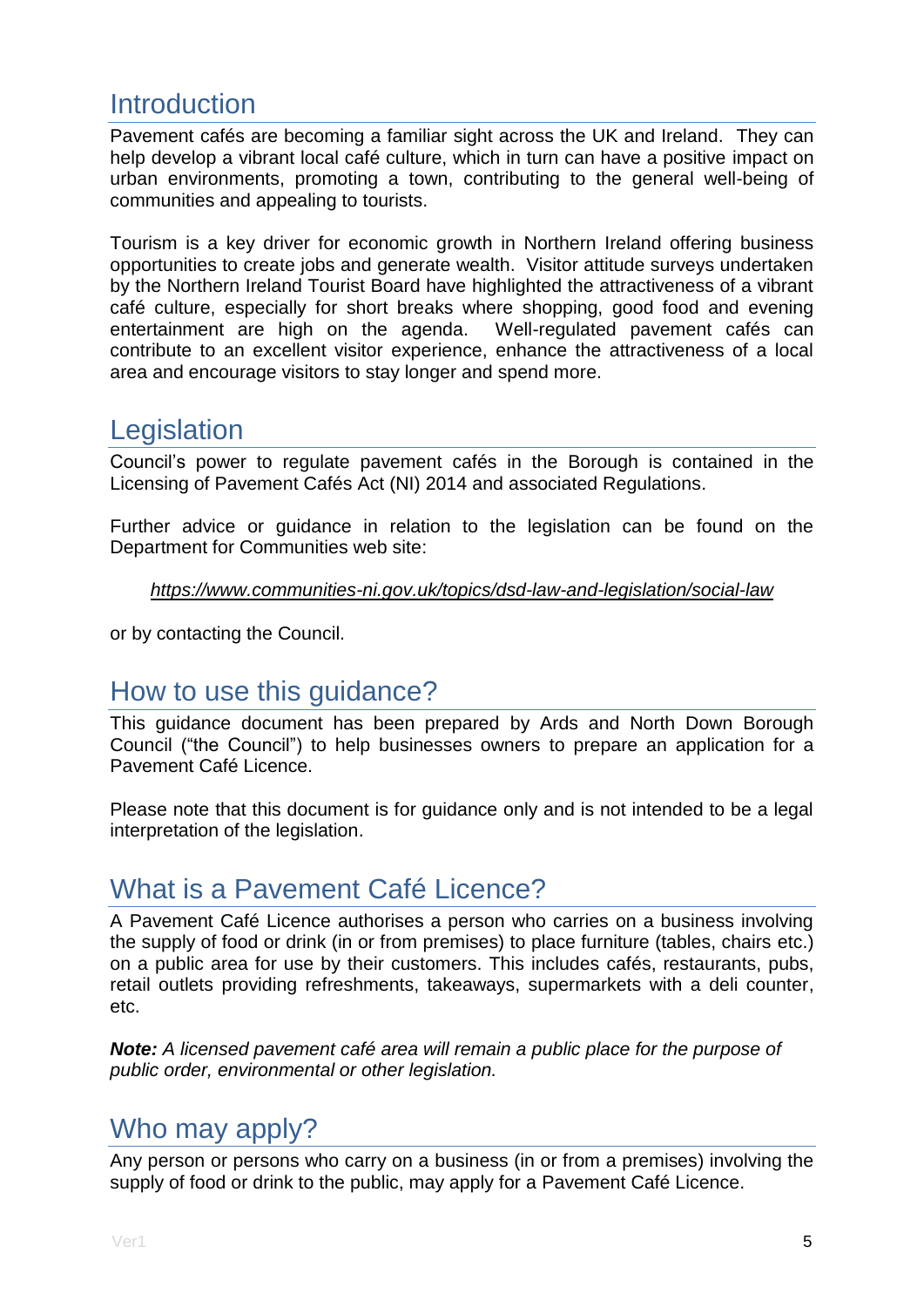### <span id="page-5-0"></span>Is the area you want to use suitable for a pavement café?

Appendix 1 of this guidance document offers advice on what the Council will consider appropriate for a pavement café licence including:

- Pedestrian and vehicular access.
- Size and layout.
- Likely disturbance to other businesses or residents.
- Furniture design.
- Safety issues.

In general, the pavement café area will need to be set-up immediately adjacent to the premises. However, a licence for a remote café may be granted where:

- The proposed café does not interfere with vehicular or pedestrian traffic flow, and
- The licence holder is able to demonstrate that they will be able to exercise proper control and supervision of the remote pavement café area.

### <span id="page-5-1"></span>Hours of operation

The Council will confirm the hours and days of use for the pavement café area having regard to the location, likely disturbance to local residents, street cleaning or other businesses and representations from interested parties.

Council consider that licences will normally be granted for set hours between **8 am and 11 pm** which are reflective of the normal operating hours of the business.

### <span id="page-5-2"></span>What enforcement powers do the Council have?

Failure to obtain an appropriate licence or failure to comply with the conditions attached to a licence may result in enforcement action being taken against the licensee or owner of the business.

#### **Unlicensed pavement cafés**

It is an offence to place furniture to be used for the consumption of food and drink on a public area without a pavement café licence. This offence may be liable to a fine of up to £1,000 on summary conviction.

The Council may also seize and remove any furniture placed on the pavement without a licence and may recover the costs of reasonably incurred in removing and storing this furniture.

#### **Suspension/Compulsory variation of a licence**

The Council may suspend a licence when the maintenance of street utilities is required or road works are scheduled. The licence can also be suspended for a breach of licence conditions, making false statements or failure to pay any fee to the Council without good reason.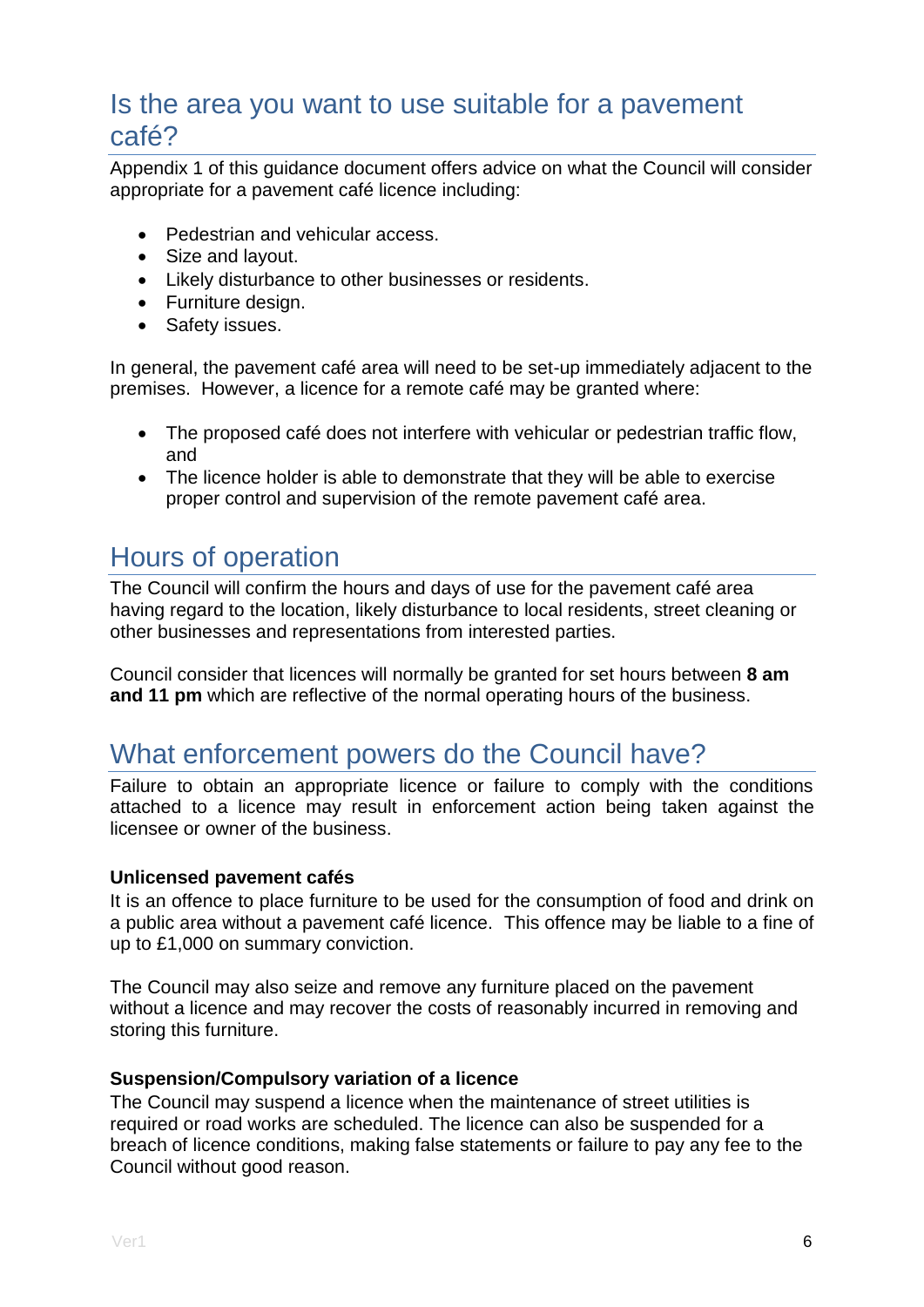During any period of suspension, the pavement café licence is invalid and the Council may remove any furniture placed in the public area during the period of suspension.

The Council may also vary a licence where part of an area has become unsuitable or its continued use is likely to result in interference or inconvenience to persons or vehicles in the vicinity or public order concerns.

Council will consult with the PSNI before varying a licence on public order grounds.

#### **Revocation of licence**

A pavement café licence may be revoked following breaches of the licence conditions, where the licenced area is no longer suitable for temporary furniture, or where there is undue interference or inconvenience to persons or vehicles in the vicinity or public order concerns. Council will consult with the PSNI before revoking a licence on public order grounds.

#### **Notice of revocation, suspension or compulsory variation**

If the Council proposes to revoke, suspend or vary the licence condition you will be given 21 days' notice unless it is considered that such action needs to be taken in the public interest.

An applicant can make representation to the Council to persuade the Council not to revoke, vary or suspend the licence, within a specified period of 21 days of receipt of notification of the Council's intention to do this.

### <span id="page-6-0"></span>Making an Application

Before submitting an application please read this guide thoroughly to check whether your proposal will meet all the criteria. You are also advised to contact the Council to discuss your proposals **PRIOR** to submitting your application. This may help to minimise time wasted and expenditure on fees for applications which may later be refused.

All applications for a Pavement Café Licence must be accompanied by the following:

#### <span id="page-6-1"></span>**Site Location plan**

A plan must be provided to a scale not less than 1:2500 (preferably ordinance survey) showing the proposed pavement café area marked in red and the adjoining streets and properties.

#### <span id="page-6-2"></span>**Licence Fee**

All applications for a Pavement Café Licence must be accompanied by the relevant fee determined by the Council. A schedule of the current fees will be published on the Councils website.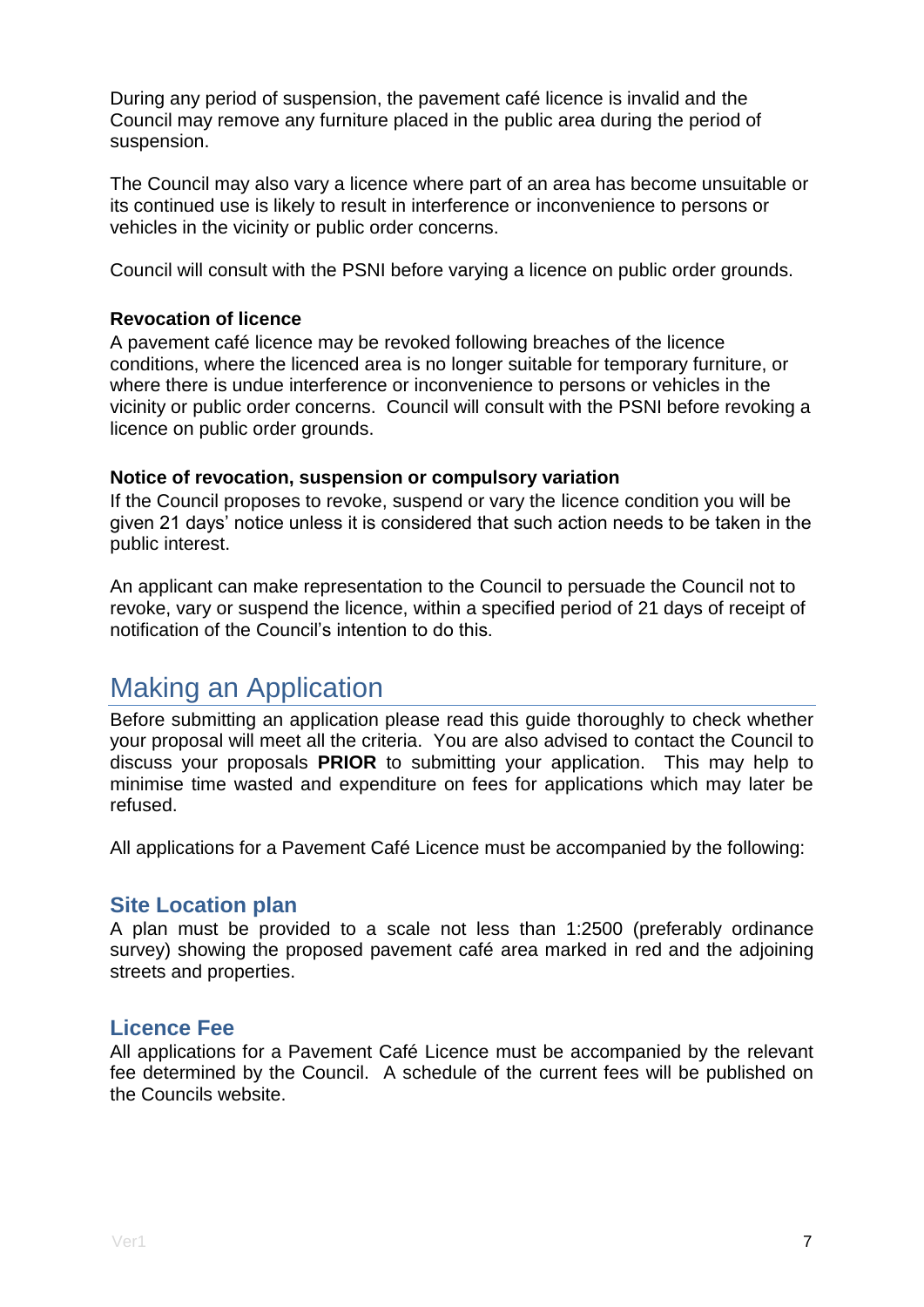|                                                              | <b>Administration fee</b><br>(non-refundable) | <b>Licence</b><br><b>Granting fee</b><br>(refundable) | Total<br>Licence fee |
|--------------------------------------------------------------|-----------------------------------------------|-------------------------------------------------------|----------------------|
| Application for Grant of a<br>Pavement Café Licence.         | £147                                          | £78                                                   | £225                 |
| Application for Renewal of a<br>Pavement Café Licence.       | £103                                          | £47                                                   | £150                 |
| Application for the variation of<br>a Pavement Café Licence. | £85                                           | £0                                                    | £85                  |

Applicants can send just the Administration fee (which is non-refundable) with their application. If the licence is granted, then the Granting fee will need to be paid before the licence is issued.

#### <span id="page-7-0"></span>**Proposed Café Plan**

A plan must be provided to a scale of not less than 1:100 of the proposed pavement café area, the streetscape and all utilities and services including lampposts, bollards, fire hydrants, manholes, cycle stands, litter bins and any other items of street furniture located within the immediate vicinity. The dimensions of the proposed pavement café area must also be shown.

Please see Appendix 4 for examples of pavement café plans.

#### <span id="page-7-1"></span>**Details of the Furniture**

Provide details of the number, materials and types of chairs, tables, umbrellas, etc., to be provided in the café (photographs/manufacturers, detailed brochures of proposed furniture or photographs of existing furniture would be helpful to the Council).

- Other information
- **Public liability insurance** cover with minimum indemnity of £5m.
- Evidence of **planning permission** where appropriate.
- If the café is to be located away from the main premises or patrons / staff will need to cross a public pavement to reach the café area, then you must provide a management control plan.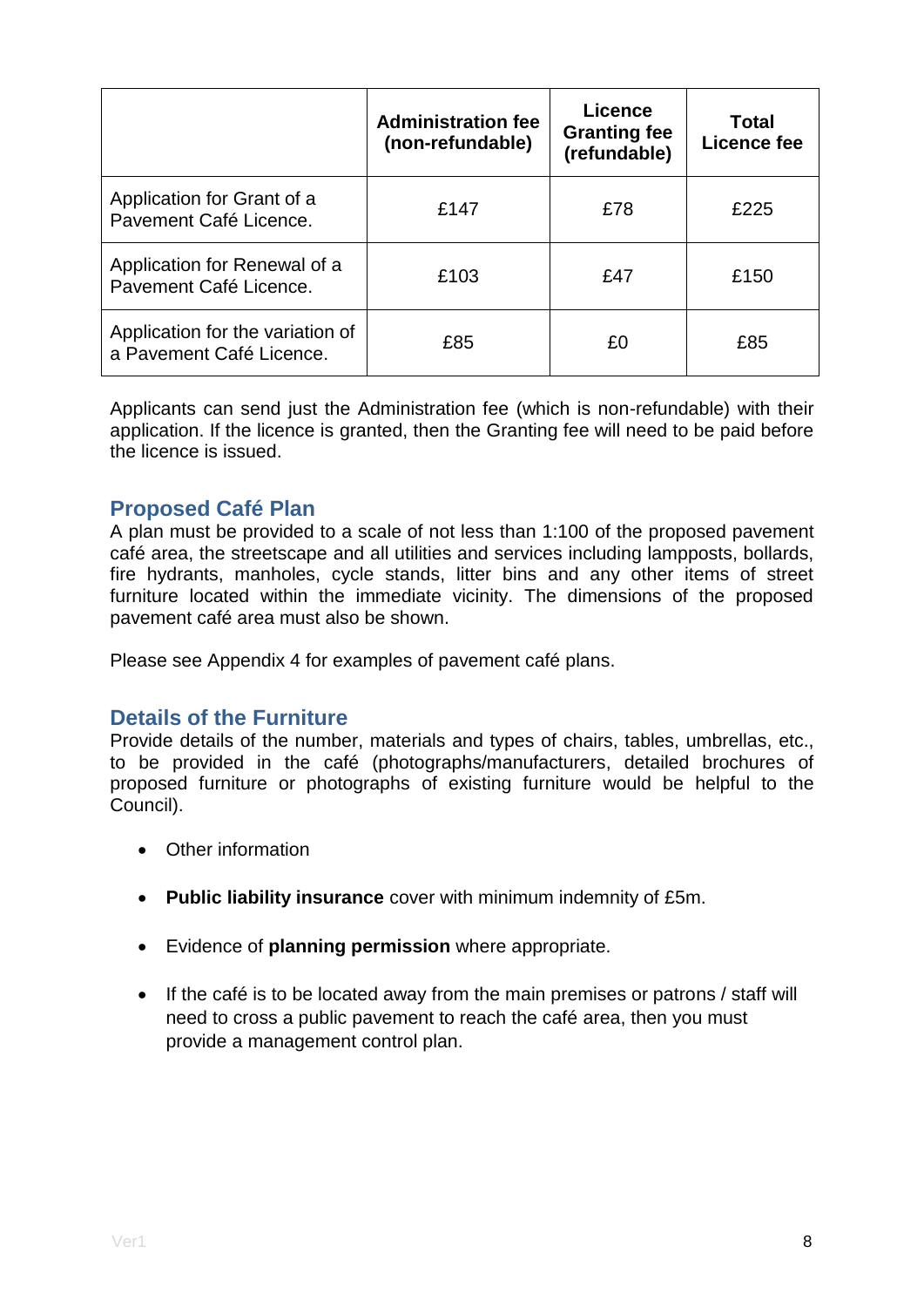### <span id="page-8-0"></span>Public Notice

Applicants are required to fix a public notice to the premises on the day the application is made to the Council. The notice must be positioned so as to be visible and legible to the public for 28 days. Interested parties can make representations to the Council in respect of an application.

A draft Notice template is provided at Appendix 3.

In addition, the Council will make the application details available to be viewed by the public on the Council's web site until the end of the period allowed for representations.

You must complete the declaration on the application form stating that you have erected the required notice and that you will maintain it in place for 28 days from the date of application.

### <span id="page-8-1"></span>**Consultation**

It is recommended that businesses discuss their proposals with adjacent property occupiers to inform them of the application.

We will also consult with the following:

- Transport NI,
- The Police Service for Northern Ireland where the premises are licensed to sell alcohol,
- Any other Council Departments, organisations or individuals as appropriate.

Depending on the nature of the application the Council may consult with such others as it deems necessary.

### <span id="page-8-2"></span>Can my licence application be refused?

Yes. Due to factors such as visual impact, width restrictions, obstructions or heavy pedestrian flow it may not always be possible to accommodate pavement cafés in all locations. However, we will consider each application on its own merits taking account of the Council's agreed guidance, policies and any comments following consultation.

The Council is committed to developing a café culture where ever possible.

As an alternative to refusing an application the Council may agree changes to your proposal to meet the licensing criteria including amending the size and shape of the licensed area. If you accept and implement the proposed changes the Council will confirm / grant the licence.

If your proposal fails to meet the criteria and your application is refused by the Council, you will be informed of that decision and you will be refunded the administrative element of the fee.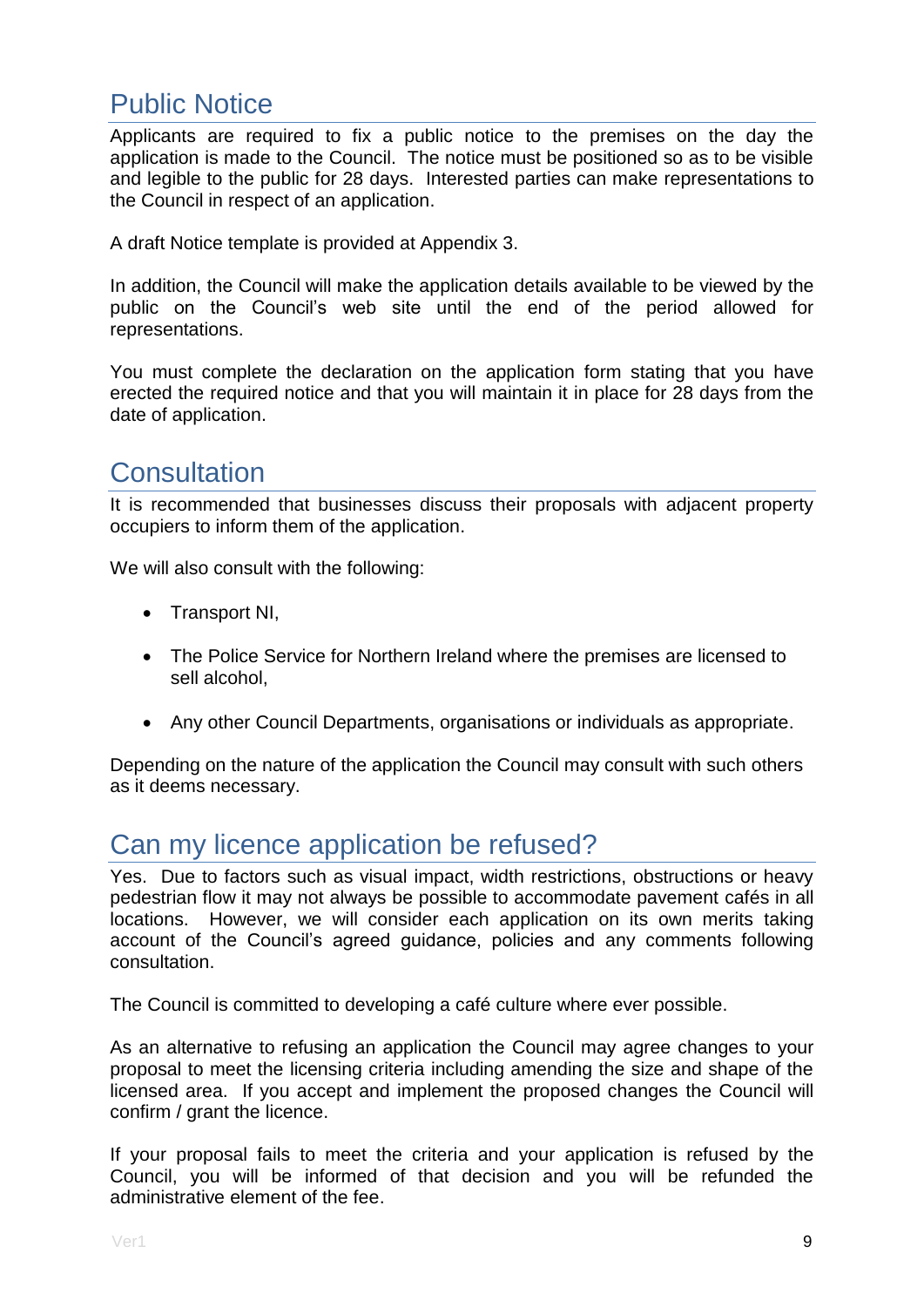Should an application be refused the applicant may appeal the decision to the Magistrates' Court within 21 days of being notified of the Councils decision. Licence holders may also appeal a decision to suspend or revoke a licence or vary the area and conditions of a licence (as an alternative to revocation), or to limit the duration of a licence.

### <span id="page-9-0"></span>How long will it take to process my application?

The Council aims to provide you with a determination within 8 weeks from date of receipt of a completed application which includes all the required plans, fee and the licence proposal.

If there are objections to the granting of the licence, then this period may be extended to consider those objections.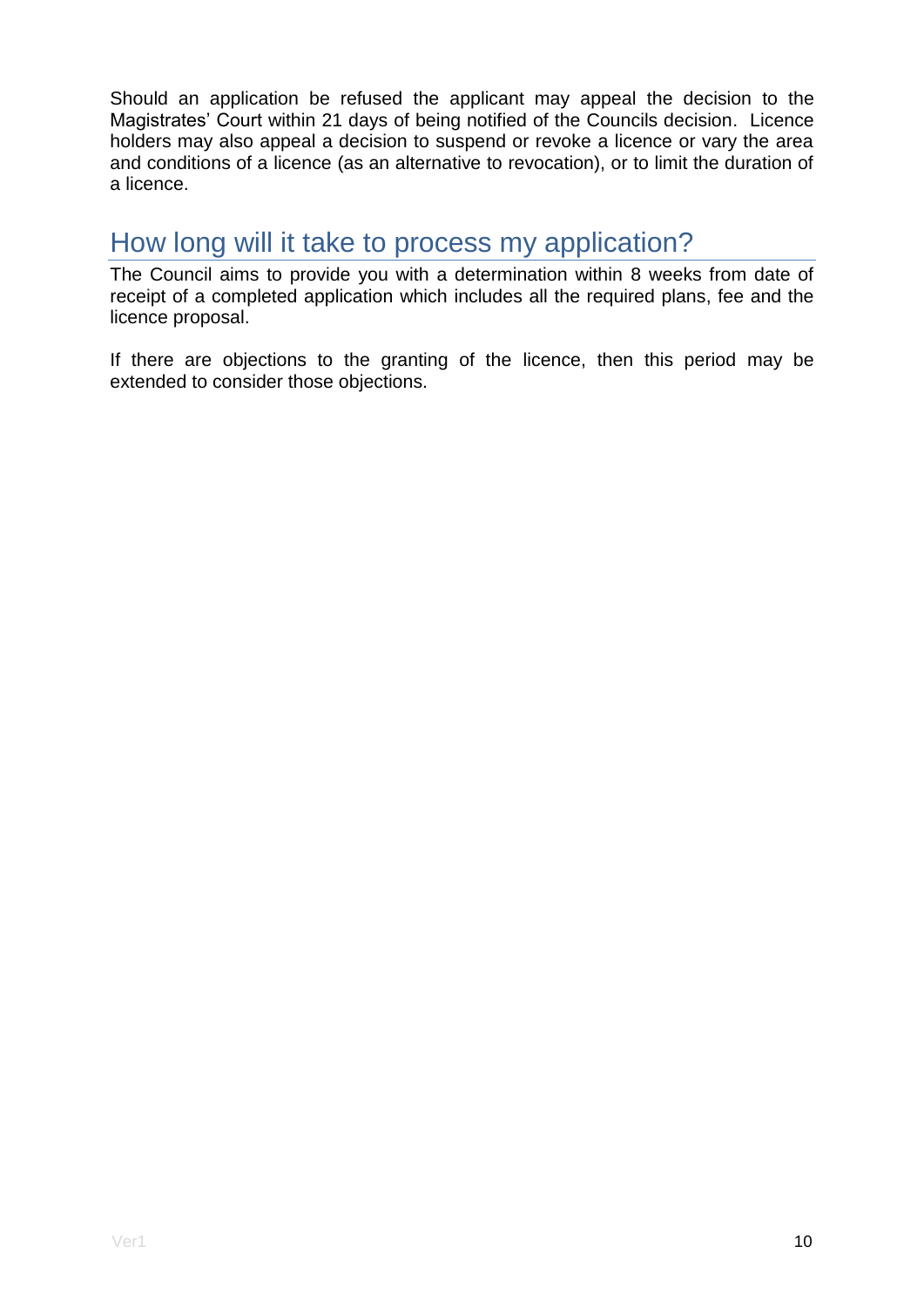#### <span id="page-10-0"></span>**Design**

The applicant will need to demonstrate that the café will make a positive contribution to the street scene are in keeping with the surrounding street scene and other buildings and public realm. Simple robust designs will be preferred and excessive or elaborate detail or signage should be avoided unless clearly justified by the particular context. Applicants should also demonstrate commitment to the care and/or refurbishment of the external appearance of the building in which the business is housed, to ensure that the appearance of the street scene will be maintained and, where necessary, enhanced.

Street café proposals should not hinder reasonable use of the footpath, cause nuisance to adjacent frontages, or interfere with apparatus or access to apparatus within the footpath. To this end the applicant shall comply with all statutory requirements and obtain all necessary permissions before making a licence application.

#### **Size and layout**

The extent of the area to be licensed will depend on the site characteristics, safety considerations and the criteria set by the Council and Transport NI to maintain adequate space for both pedestrian and vehicle movement.

The licensed area should:

- Avoid conflict with the principal lines of pedestrian movement.
- Avoid conflict between customers going in and out of the café, passing pedestrians and neighbouring premises.
- Ideally be confined to the frontage of its own premises with close integration of internal and external activities however this does not preclude a remote location.

In order to safeguard the interests of pedestrians, particularly disabled people, older people and those with mobility needs including pram and wheelchair users, a minimum width of **1.5 metres clearance must be maintained on the pavement** between the edge of the licensed area and the kerbside. This distance may be increased or reduced depending on the overall pavement width, footfall, safety etc.

Where the seating area is adjacent to a road junction or vehicular access, **10 metres clearance** should be left to allow for junction visibility.

In **pedestrianised areas 6 metres** of unobstructed road width must be maintained in the street at all times. For examples of pavement cafés and the plans required to be provided please refer to Appendix 4.

The proposed licensed area used must take into account other activities in the immediate vicinity (e.g. kerbside parking, loading bays, bus stops, emergency vehicle access, emergency exits, street cleaning machines, and pedestrian crossings).

Where an application contains a proposal to establish a pavement café abutting neighbouring premises, the Council would advise that the applicant should discuss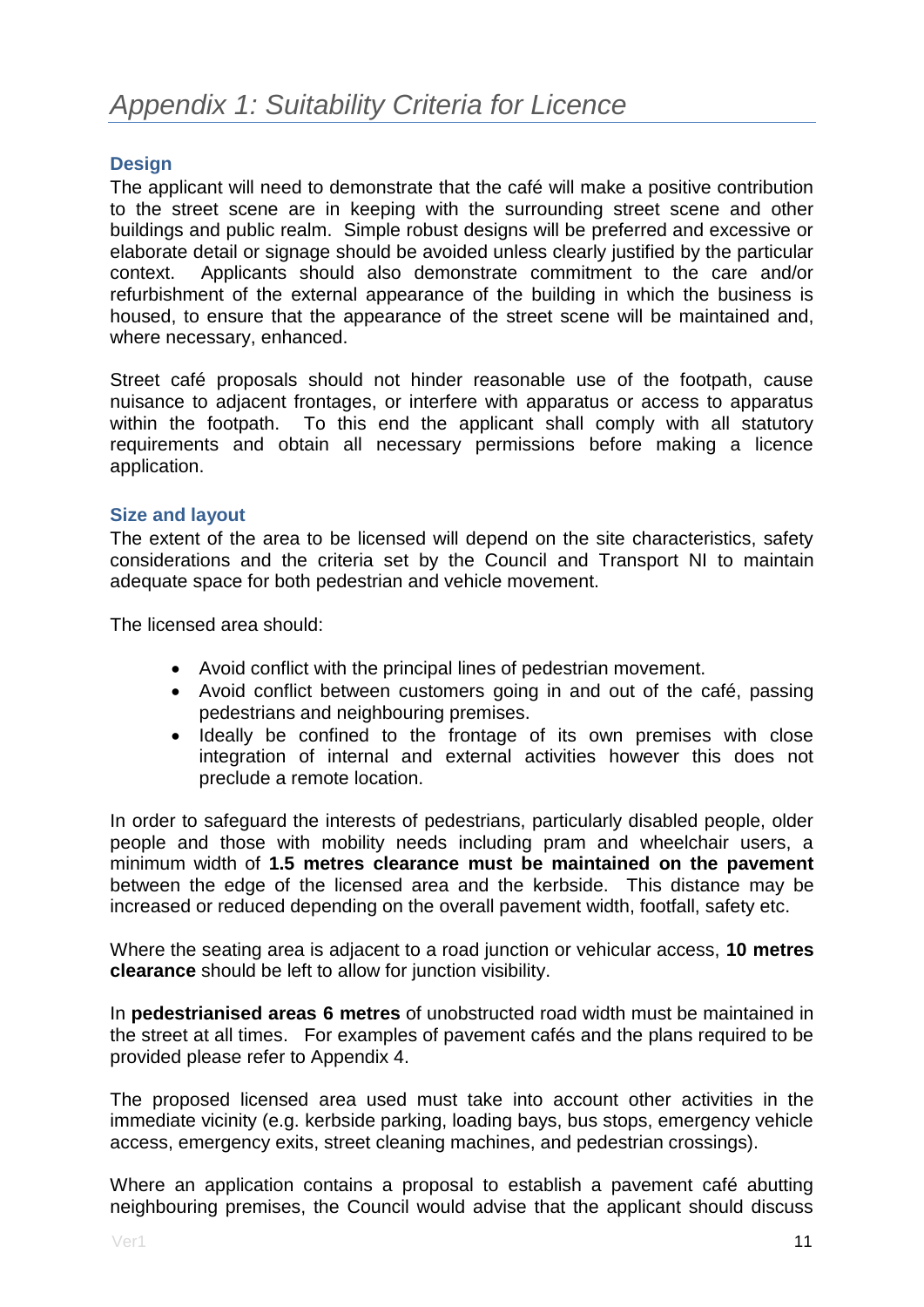their proposal with the owners or occupiers of the adjoining premises before an application is made.

The limits of the approved café area will be agreed as part of the application process and it is important that no obstructions such as tables, chairs, menu boards, planters or barriers are placed outside this licensed area or left on the pavement or any part of the licensed area outside the approved hours.

#### **Boundaries**

When in use, the licensed area should ideally be enclosed by way of adequate screening, to demarcate the area to make it distinguishable to other pavement users, and to assist blind and visually impaired pedestrians. Portable, sturdy barriers with a tap rail should be provided along each side of the licensed area. Bases should not cause an obstruction or tripping hazard to pedestrians. In relation to smaller café areas with limited pavement width the Council may only require barriers only at each end of the licensed area.

All furniture must be removed outside the licensed period hence the materials used should be lightweight in construction and portable, but stable enough to prevent collapse if accidentally walked into or overturned by a gust of wind.

The design of the barrier should complement the character of the surrounding area and may be required to be of a specific design in order to maintain continuity along the street frontage. The colours and materials used for the enclosure should ensure that it is not visually dominant in longer views but will allow key elements to stand out against the background in close up.

Well maintained planters can be particularly attractive and could be used as part of the means of enclosure, but must be positioned within the licensed area. In certain circumstances, it may be possible to utilise existing street railings, planters and bins as a suitable means of enclosure.

#### **Furniture**

The furniture must be of a good quality design and material and be suitable for outdoor commercial use. Poor quality furniture will not be permitted.

The use of parasols, along with their locations, materials and colours must be specified as part of the design and must be positioned so that their extent is contained within the boundary to ensure they do not present a danger to any user of the pavement café or any other pedestrians.

Limited advertising may be permitted on both the barriers and parasols only (adverts must not prominently advertise alcoholic drinks). Proposed details should be provided with the application.

All furniture items, e.g. menu boards, signs and portable gas heaters need to be approved as part of the licensed area and details must be included in the application. Where heating is to be provided, this must be of a type suitable for outdoor use and shall be placed within the licensed area. If patio style liquid petroleum gas (LPG) heaters are to be used, they must to be adequately secured upright, be fitted with a flame failure device and to be maintained on a regular basis.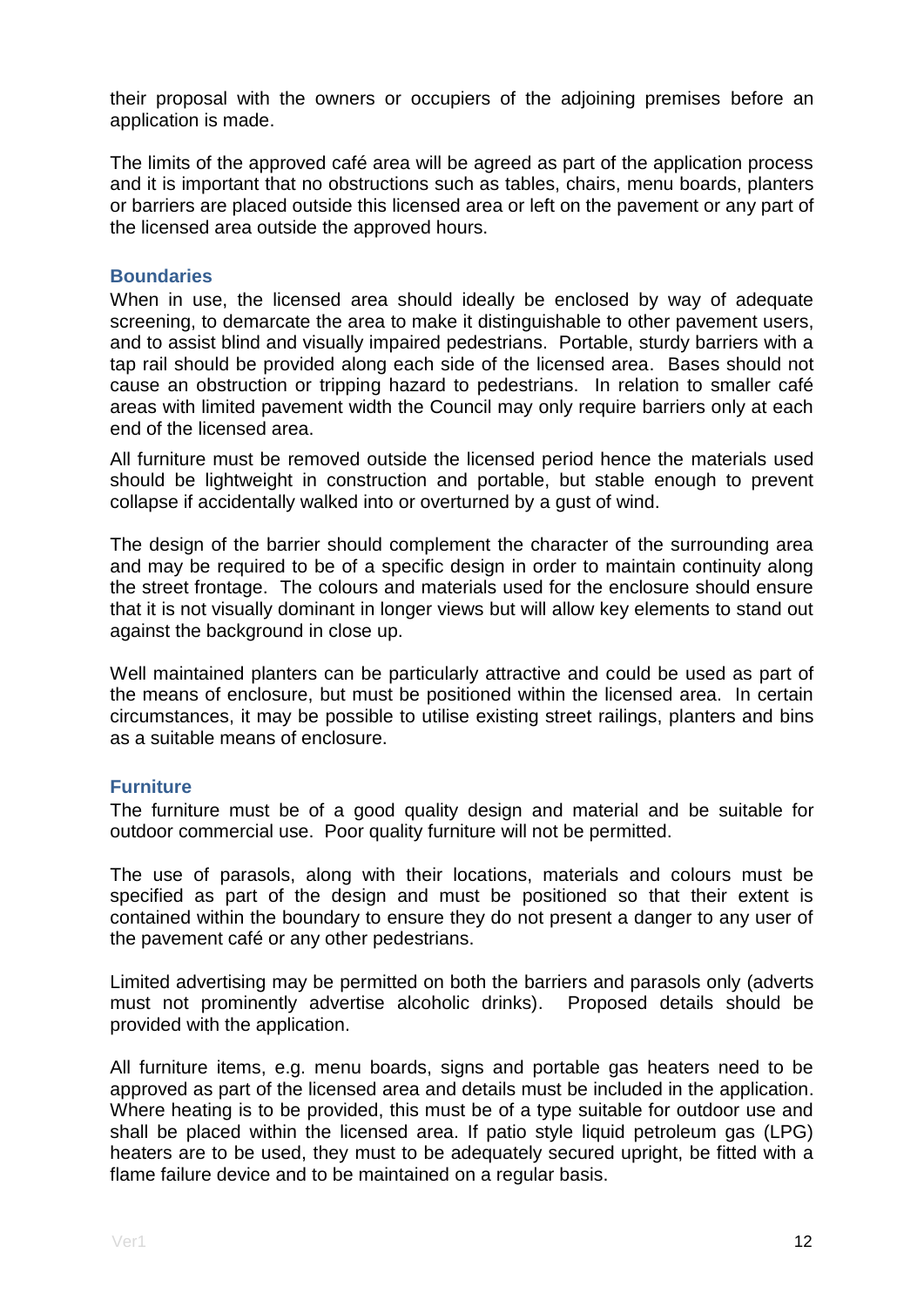All furniture must be of a temporary nature that can be removed within 20 minutes at the end of the licensed period or when access to the area is required by any statutory body or in the event of an emergency. The application must explain where the furniture will be stored after the licensed period.

If the main premises operate for longer than the licensed period the applicant should give consideration as to where the furniture is to be stored, this should be made clear within the application.

#### **Environmental implications and other requirements**

It will be the responsibility of the licensee to keep the licensed area clean and free of litter, during the licensed hours and at the conclusion of business each day. This will include the cleaning of liquid spillages onto the pavement

The conduct of customers using the licensed café area will also be the responsibility of the licensee.

All food premises should be registered with the Council.

The licence does not imply an exclusive right to use the licensed area; others may also have rights over it for events, maintenance, repairs, etc.

No amplified music or loudspeaker equipment shall be used in the pavement café area. If you intend to provide musical entertainment in the café, then an entertainment licence will be required. Application can be made to the Council.

Licensees must promote a safe, clean and generally welcoming environment in the pavement café area.

Customers must be seated using the permitted furniture when using the licensed area.

Licensees may wish to consider, for the convenience of their patrons, dividing their licensed café area into smoking and non-smoking sections, with each section clearly marked.

#### **Safety and Control**

It is the responsibility of the licensee to ensure that the pavement café area and the equipment used complies with all appropriate legislation in relation to food safety, health and safety and alcohol consumption requirements.

Applicants are reminded of their duties, to carry out a risk assessment, under the Health and Safety at Work (NI) Order 1978 as they relate to the area and activities covered by the pavement café.

Applicants proposing to licence a café which is separate from their main premises or where customers and staff need to cross a public pavement to reach the café area must provide a management plan for the café detailing how the café will be managed and supervised.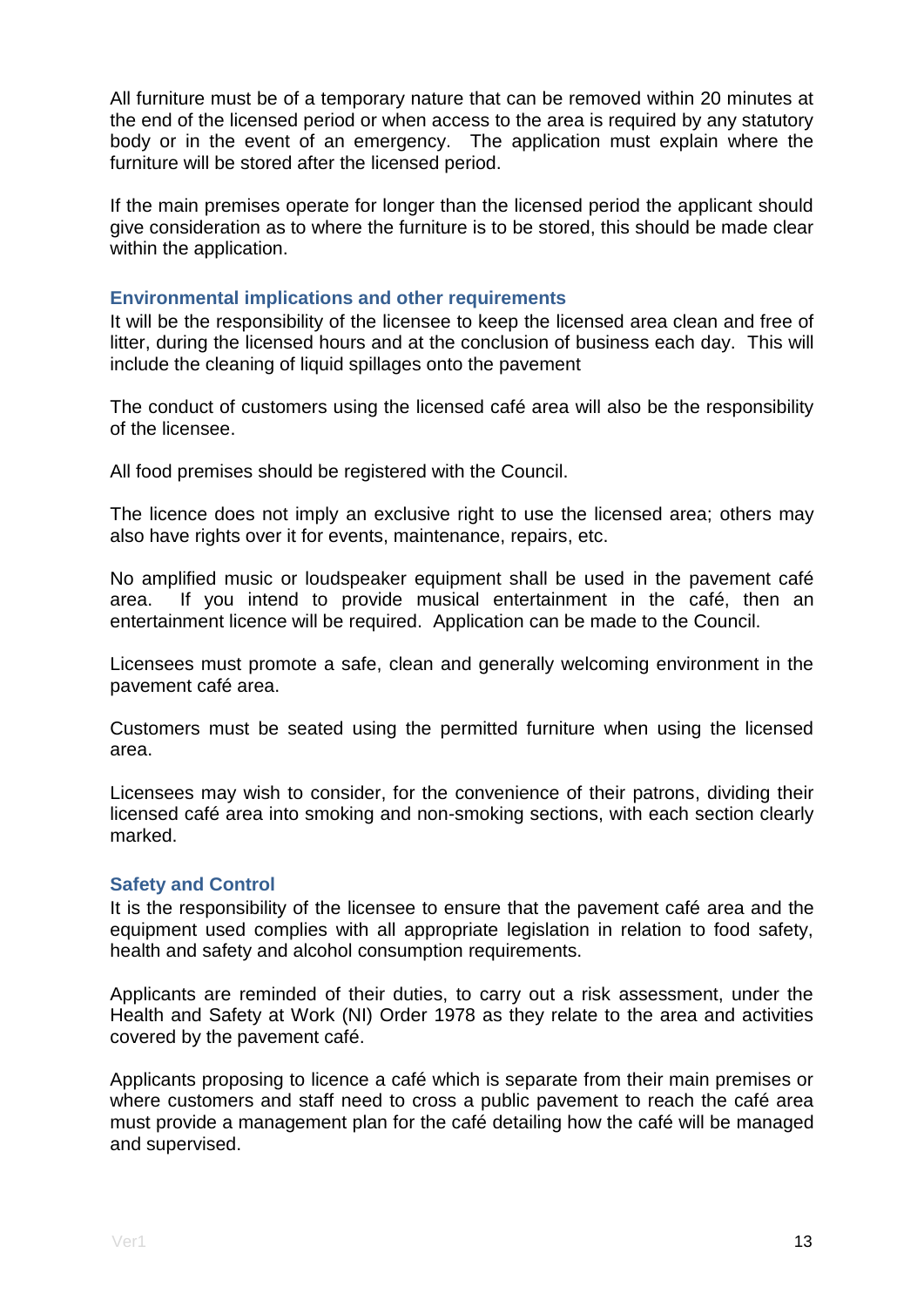#### **Other statutory bodies**

You should also consider the requirement of Planning and Rates before making your application.

#### **Planning Service**

Depending on the circumstances of a proposed pavement café on a public area, a planning application may be required if development is to be undertaken. Anyone considering the establishment of a pavement café is advised to contact the planning office of the relevant council for advice and guidance on whether an application for planning permission is required or not. To this end, the Council's Planning Office may request from a potential applicant, full details of a proposed pavement café, including drawings identifying the site, proposed layout and means of enclosure, as well providing details of proposals such as alteration works, canopies, blinds, awnings and details of proposed advertisements/signage. Other consents, such as Consent to Display an Advertisement and Listed Building Consent may also be required and if so an application in each appropriate case should be submitted to the planning office of the Council.

#### **Rates liability on grant of licence**

The Department for Finance and Personnel has advised that for the vast majority of cases a marginal, seasonal increase in seating of a temporary nature under the terms of the licence would be regarded as de-minimus in rating terms and would not warrant a change in Net Annual Value (NAV). Where the type of arrangement goes beyond the marginal, seasonal or temporary arrangement and it is assessed or evidenced that it adds to the rental value of the premises, an adjustment to the NAV may be warranted. Each case will be judged on its merits and will be the decision of the District Valuer. Applicants, who have concerns in this respect, should contact the District Valuer, Land and Property Services before they make an application for licence.

#### **Consumption of Alcohol**

Alcohol **may** be consumed **but not sold** in a licensed pavement café area unless:

- The business is an 'off sales' as defined under Article 5(1) (b) of the Licensing (NI) Order 1996, or
- The Council is satisfied that by permitting persons to consume intoxicating liquor in a licensed pavement café it is likely that there would be disorder, or
- The premises are not licensed under the licensing Order (see note below) and are located within an area designated under Council bye laws prohibiting the consumption of intoxicating liquor.

**Note**: Only premises licensed under the Licensing Order as a public house, a hotel, a restaurant or a guest house with a restaurant will have the licensed indoor area for the consumption of alcohol extended to include the pavement café area.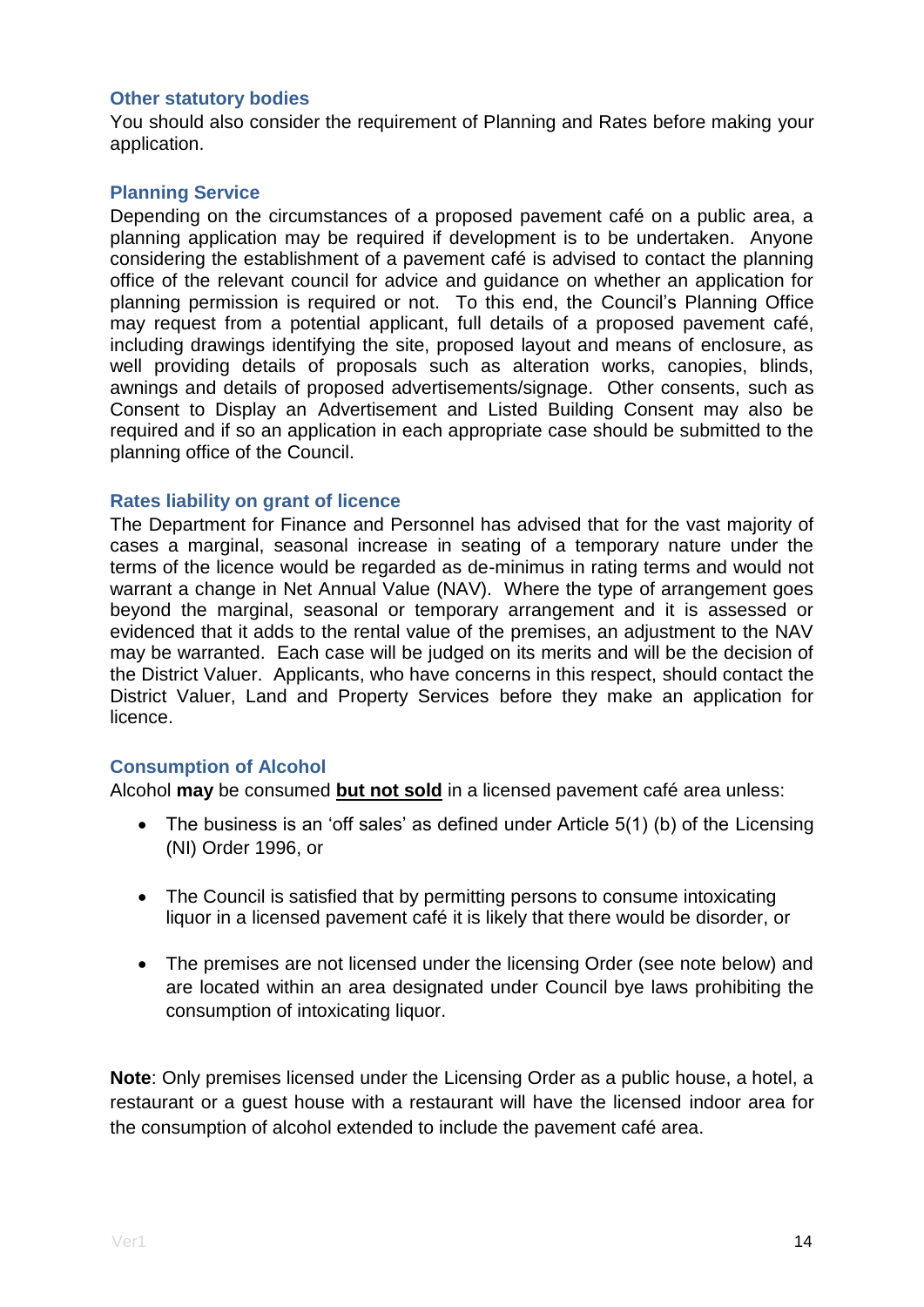<span id="page-14-0"></span>The following standard conditions will be applied to any licence granted by the Council. Council may also place additional terms and conditions on the licence as and when they consider it appropriate.

### **Definitions:**

| <b>Furniture</b>             | includes tables, chairs, umbrellas, barriers, heaters,<br>menu boards, etc.                                                                                                                                    |
|------------------------------|----------------------------------------------------------------------------------------------------------------------------------------------------------------------------------------------------------------|
| <b>Licensed area</b>         | a public area as defined on a plan approved by the<br>Council as a pavement café.                                                                                                                              |
| <b>Licensed period</b>       | the hours and days approved by the Council when the<br>licensed area can be used as a pavement café.                                                                                                           |
| <b>Licensing Order</b>       | the Licensing (Northern Ireland) Order 1996.                                                                                                                                                                   |
| Pavement café licence        | the permission given by the Council to allow the<br>licensee to place temporary furniture on a specified<br>public area for customers to consume food or drink<br>supplied from the licence holder's premises. |
| <b>Public area</b>           | a place in the open air, to which the public has access,<br>as of right and which is not a market area.                                                                                                        |
| <b>Public nuisance</b>       | noise disturbance or other nuisance caused to local<br>residents or neighbouring businesses.                                                                                                                   |
| <b>Temporary furniture</b>   | furniture that can be removed from the pavement<br>within 20 minutes.                                                                                                                                          |
| <b>Pavement Café Licence</b> | the permission given by Council to allow you to place<br>temporary furniture on a specified public area for<br>customers to consume food or drink supplied from the<br>licence holder's premises.              |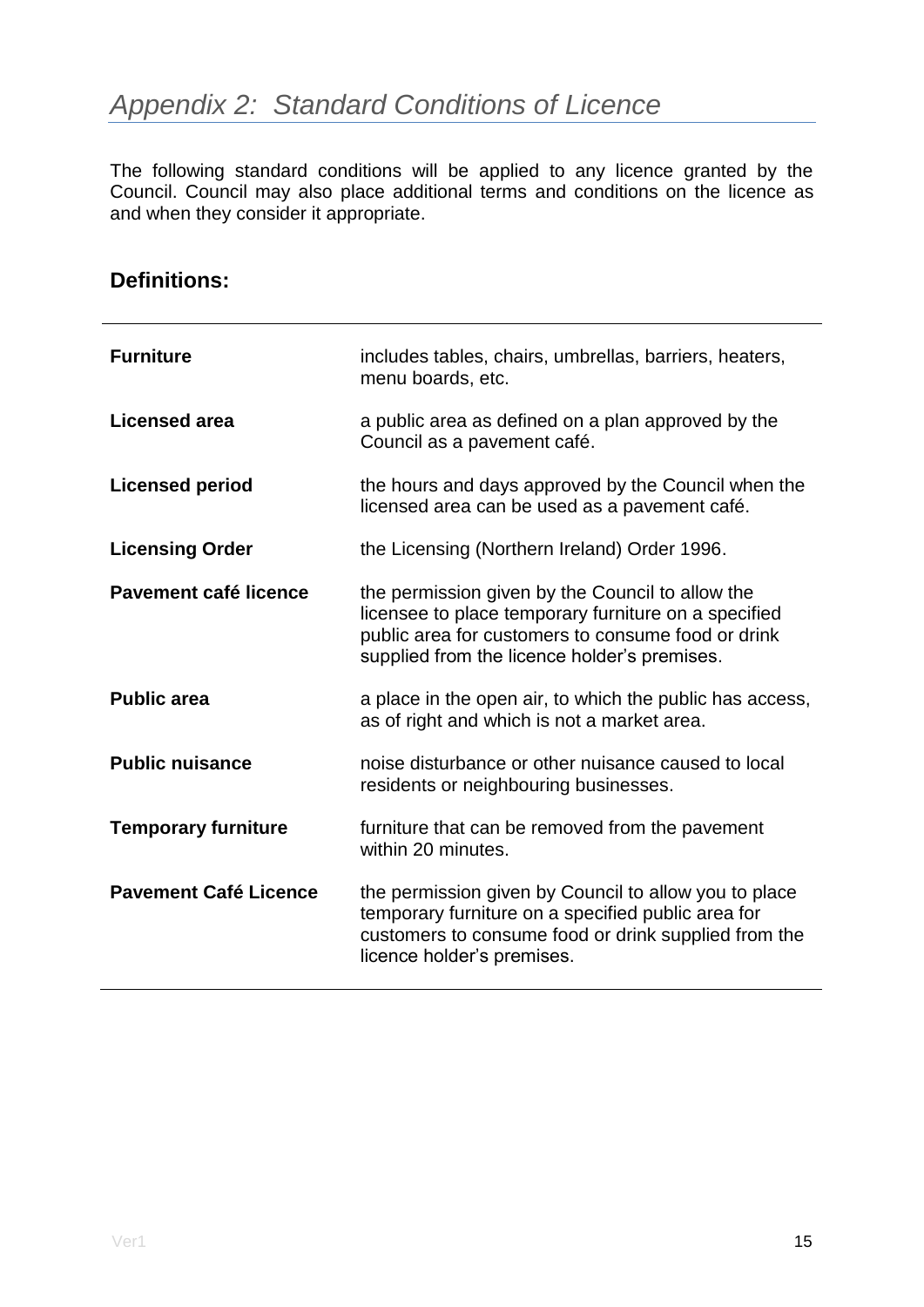- 1. The Licensee shall be responsible for compliance with the terms and conditions of the Pavement Café Licence.
- 2. The licensed area must only be used for the purpose of consuming food and/or drink supplied from the licence holders premise
- 3. The Licensee shall ensure that a copy of the licence is displayed in a prominent public position at the premises.
- 4. The Licensee shall ensure that adequate public liability insurance cover is in force to cover the licensed area.
- 5. If a public liability insurance policy covering the licensed area is not in force, the licence shall be cancelled until such policy is in force.
- 6. The licensee shall ensure that customers using the licensed area are seated on the approved furniture when consuming food and/or drink.
- 7. The licensee shall ensure good order and decent behaviour is maintained in the licensed area at all times when the Pavement Café is open.
- 8. The Licensee shall ensure that the licensed area is kept clean and free from litter.
- 9. The licensee shall be responsible for cleaning liquid spillages from the pavement within the licensed area as required during the licensed hours and at the close of business.
- 10. Waste from the operation of the pavement café must not be disposed of in the permanent litter bins provided by the Council.
- 11. Only furniture permitted or approved by the Council shall be used in the licensed area.
- 12. Any furniture provided in the licensed area shall not mark or damage the surface of the pavement.
- 13. The Licensee shall at all times ensure that the pavement café furniture is not placed outside the licensed area.
- 14. The Licensee shall remove the pavement café furniture from the pavement outside the licensed hours.
- 15. The licensee shall remove the pavement café furniture immediately if required following a reasonable request at any time from any statutory body, authorised officer of the Council or in the case of an emergency.
- 16. All barriers, table and chairs and layout shall be as agreed by the Council.
- 17. The issuing of this licence does not in any way permit the playing of live or recorded music for the entertainment of customers using the external area, in order to prevent public nuisance to nearby residents, and compliance with other legal requirements.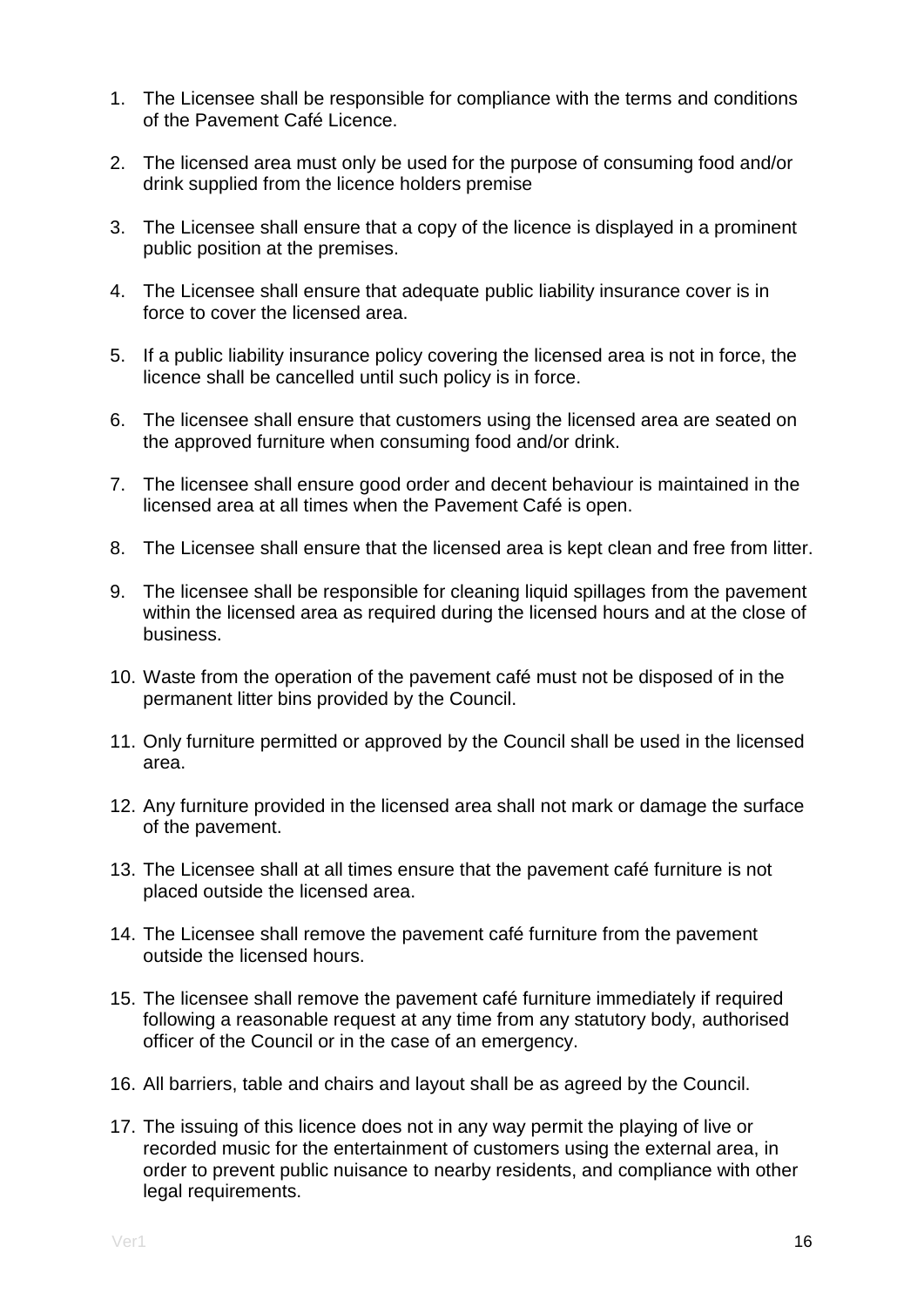- 18. Furniture should be sufficiently portable that it can be removed within 20 minutes.
- 19. Adequate storage approved by the Council must be provided to ensure that furniture can be stored securely when the premises are closed.
- 20. Authorised Officers of the Council shall be permitted to inspect the licensed area, associated premises and any documentation in connection with the Pavement Café Licence at any reasonable time.

**Special conditions** (only if Council considers that there is likely to be a disturbance).

21. Alcohol may not be consumed in the licensed area.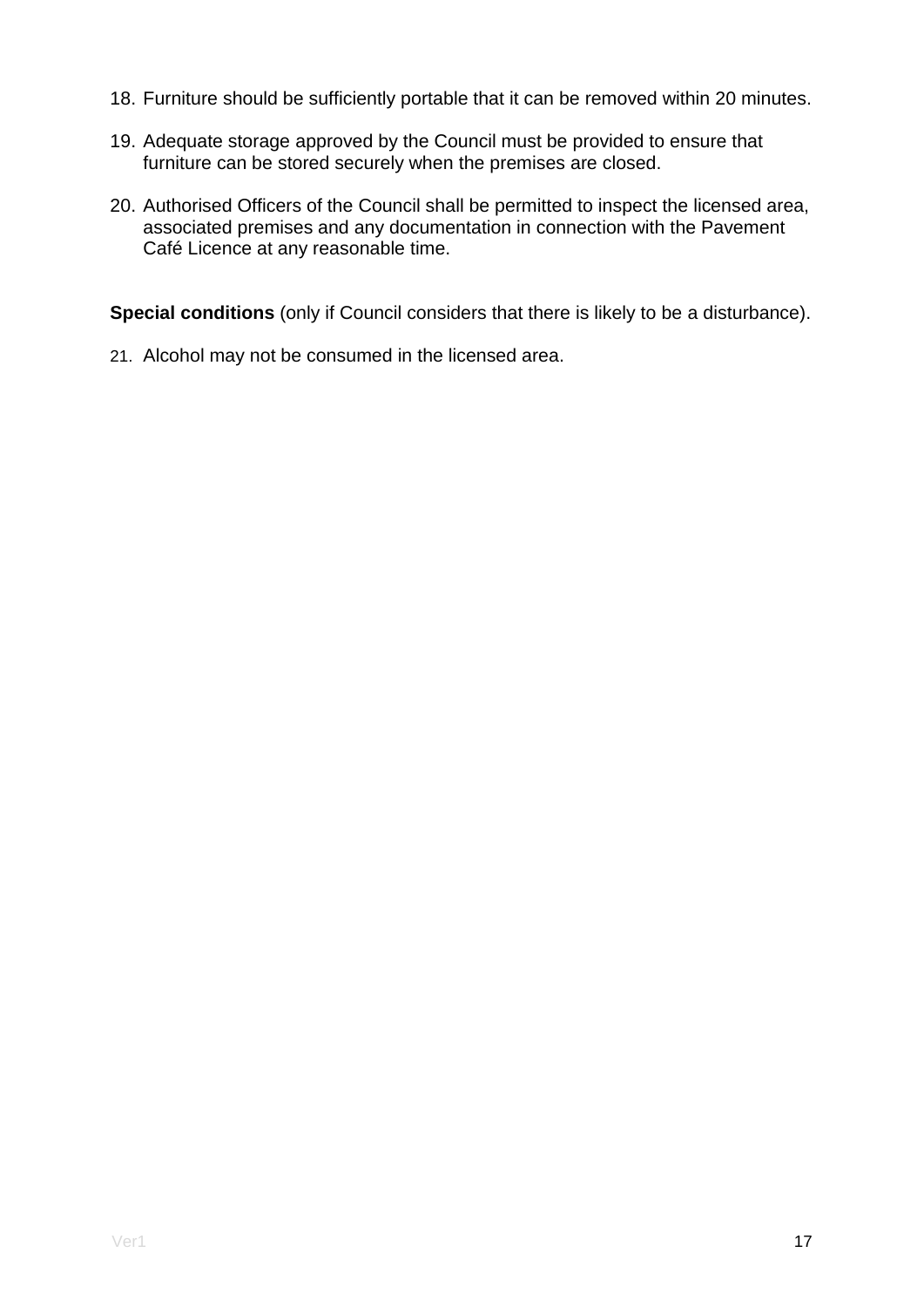### <span id="page-17-0"></span>**Ards and North Down Borough Council**

#### **Licensing of Pavement Cafés Act (Northern Ireland) 2014**

### **PUBLIC NOTICE**

### **APPLICATION FOR A PAVEMENT CAFÉ LICENCE**

### **NOTICE IS HEREBY GIVEN THAT**

**Name of Applicant**

**Address of Applicant**

has applied to Ards and North Down Borough Council for a Pavement Café Licence at (Name and address of premises)

Any objections relating to the application should be made within 28 days of the date of this Notice. The objection should be addressed to: **Ards and North Down Borough Council, Licensing Services, 40 West Street, Newtownards BT23 4EN**.

Any objection must be in writing and specify the grounds of the objection, the name and address of the person making it and must be signed by them or their agent.

| <b>Applicant's Signature</b> |  |
|------------------------------|--|
|                              |  |

**Date**

**Note: This site notice must be displayed for the whole of the period of 28 days in a prominent place at the premises to be licensed so that it can be conveniently read by members of the public.**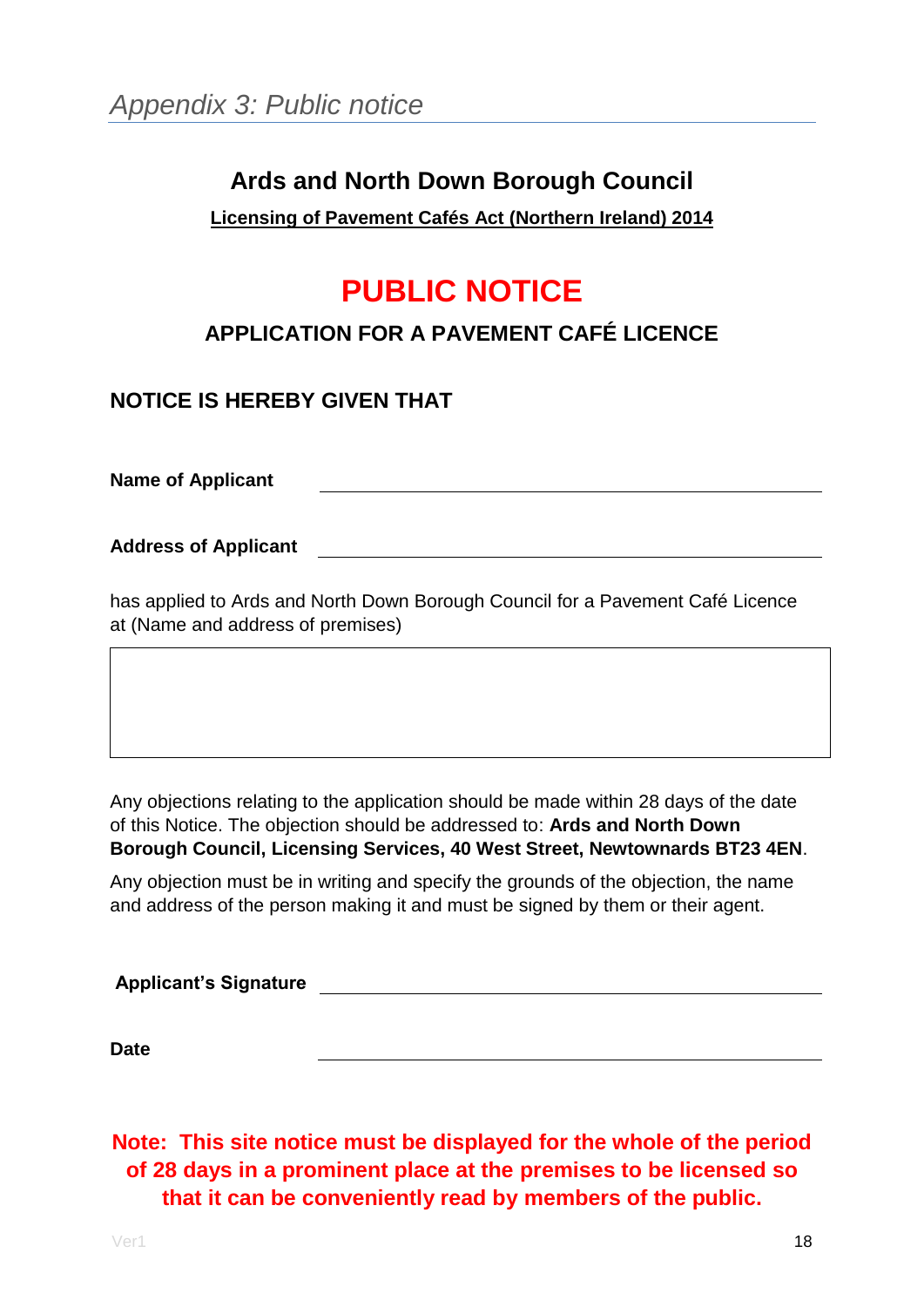

### <span id="page-18-0"></span>*Appendix 4a: Examples of pavement cafés layout plans*